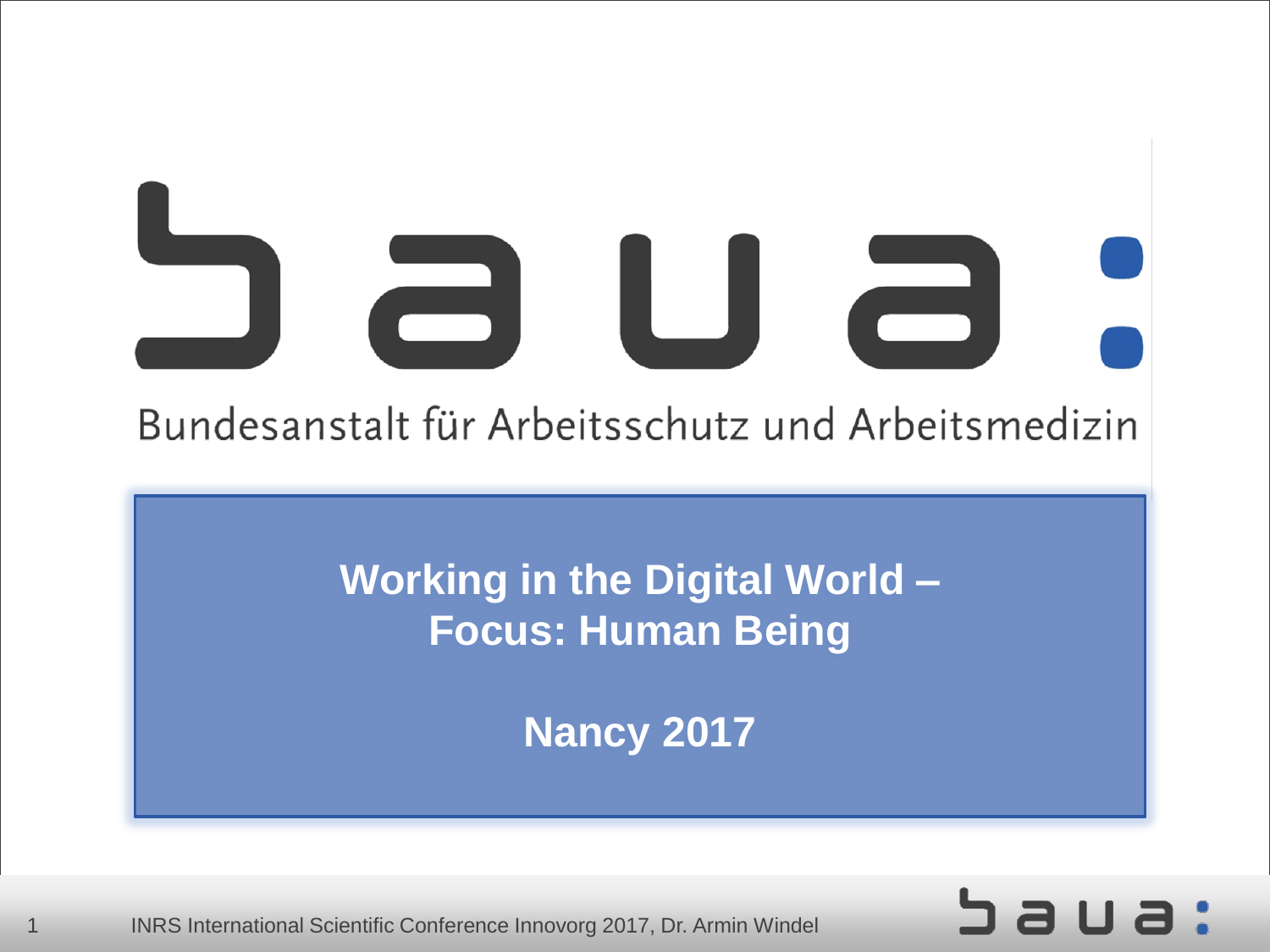#### **About BAuA: Facts and Figures**

- Federal Institute for Occupational Safety and Health (BAuA), directly subordinated to the German Federal Ministry of Labour and Social Affairs
- **EXEC** Locations in Dortmund, Berlin, Dresden and Chemnitz
- Total Budget: 70,3 m€ (2017)
- More than 700 employees, therefrom 120 researcher
- **Own research and development laboratories**

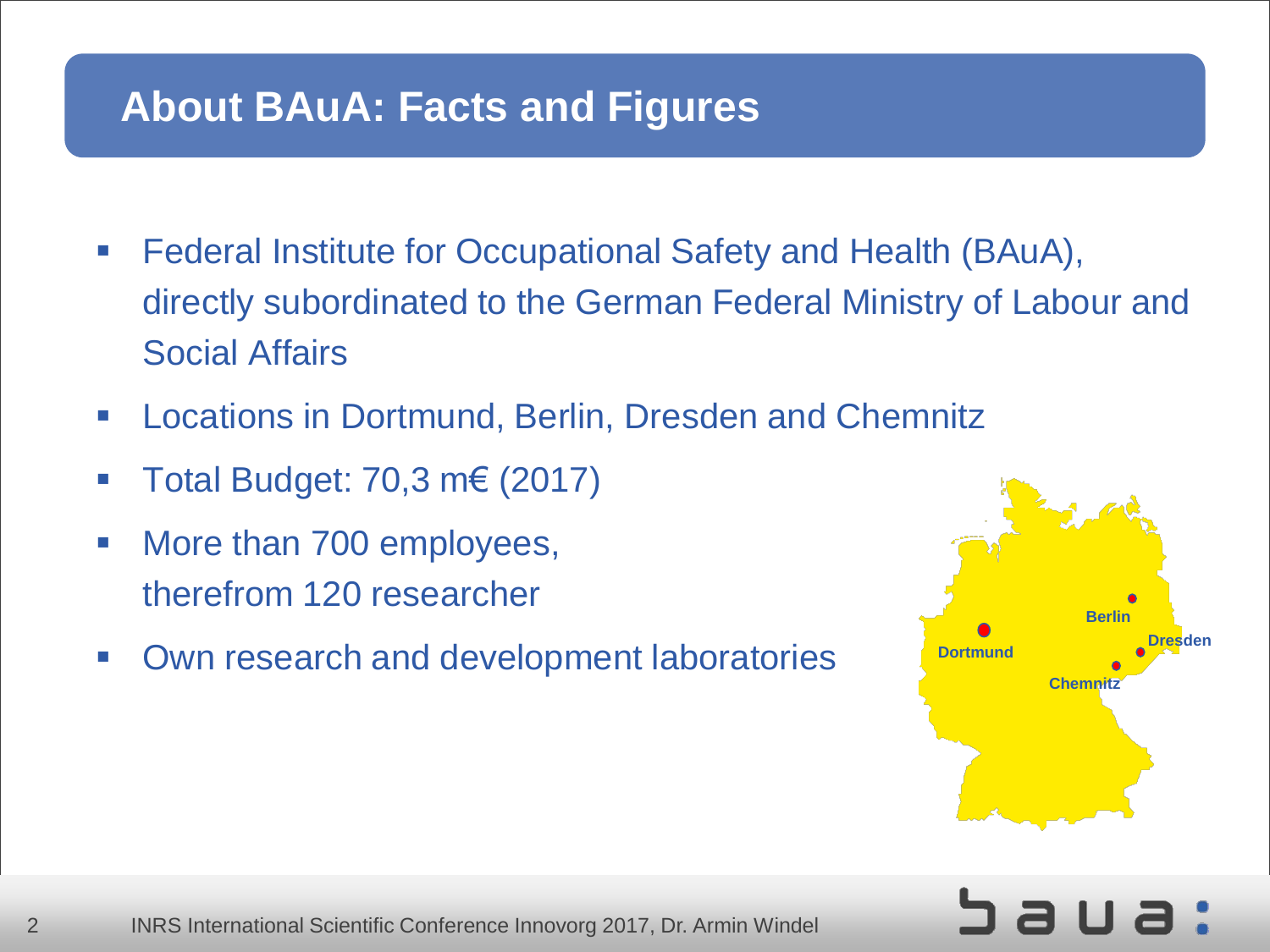#### **Research focus in the long run**

- **Work-related diseases** and their **multifactoral genesis** of e.g. work-related disorders of the **musculo-skeletal and cardio-vascular systems**

- **Mental workload** against the background of **new types of work.**

- the effects of **new technologies on health and safety at work** e.g. nanotechnology and new information and communication technologies like new types of man-machine-interactions.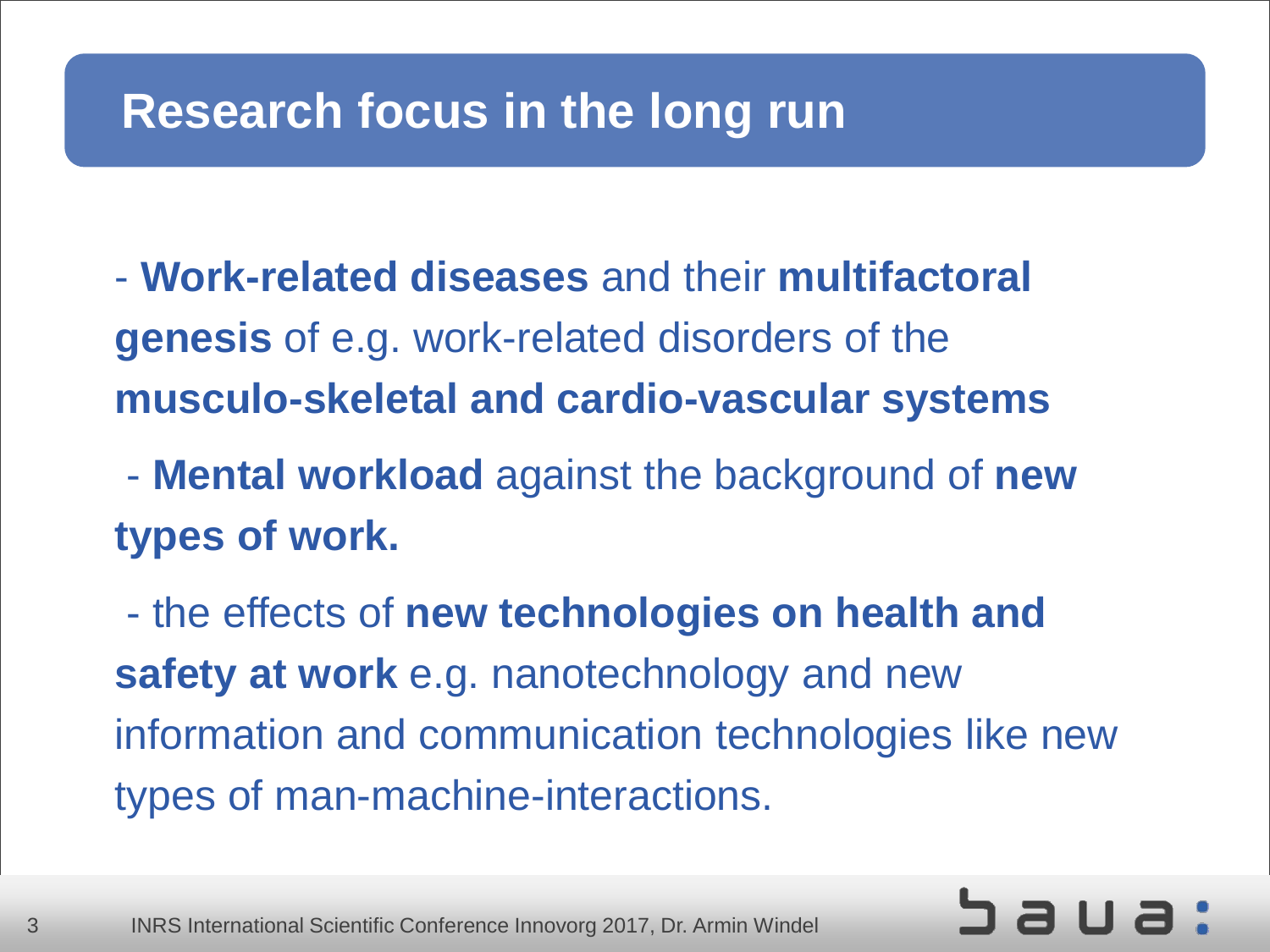#### **Theses: Working in the Digital World comes along with…**

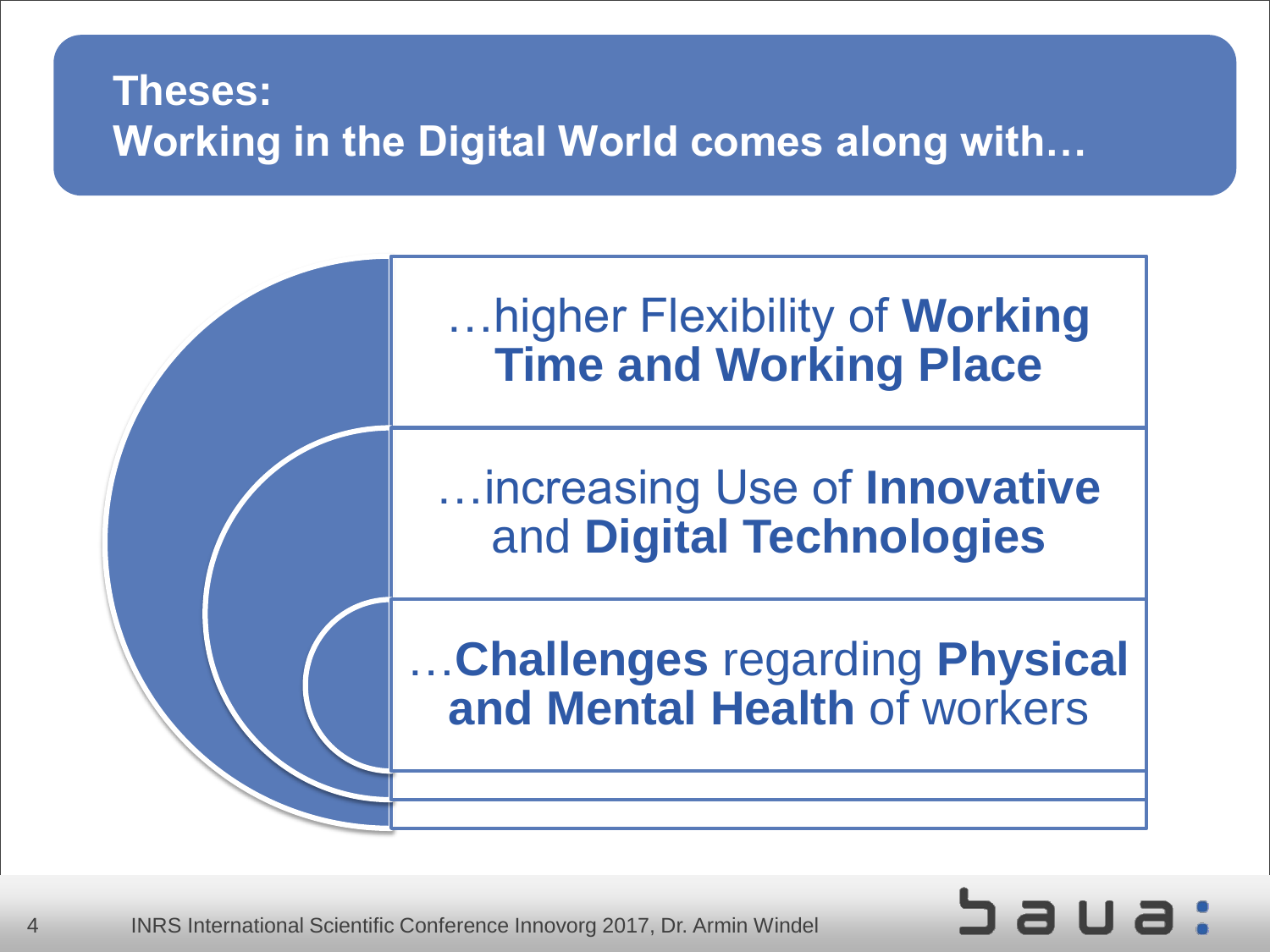### **In former times: Clear distinction**

#### **Working Time <b>Rest Period**

Saua: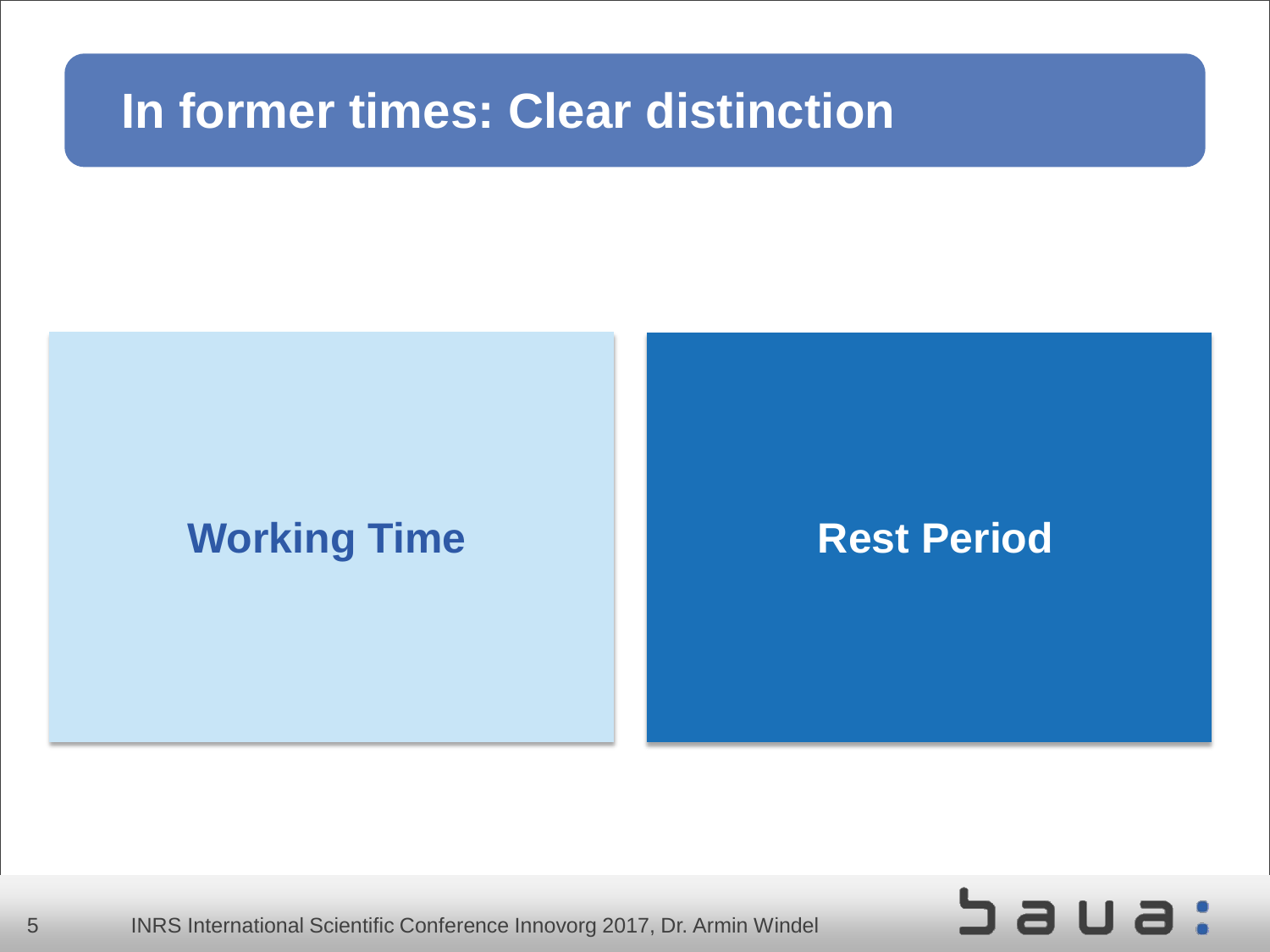#### **…melting borders**

#### **Working Time <b>Rest Period**

Saua: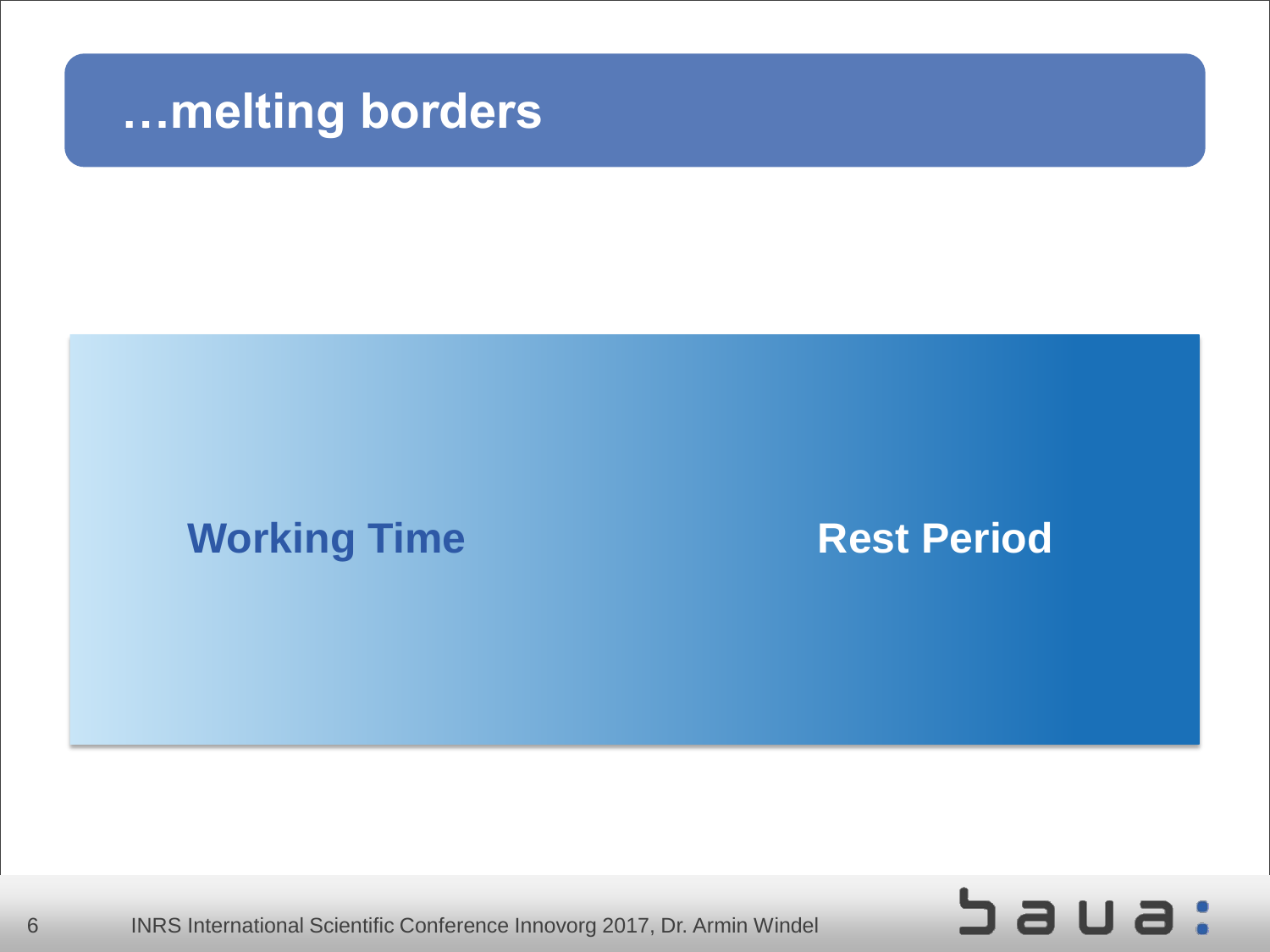### **Working time and rest period**

| <b>Working Time</b>              | <b>Rest Period</b>         |
|----------------------------------|----------------------------|
| <b>Long Working Hours</b>        | <b>Work-Life-Balance</b>   |
| <b>Pauses</b><br><b>Mobility</b> |                            |
| <b>Shift Work</b>                | <b>On-call Work / Duty</b> |
| <b>Working on Weekends</b>       |                            |
| <b>Flexible Time</b>             | <b>Detachment</b>          |

Saua: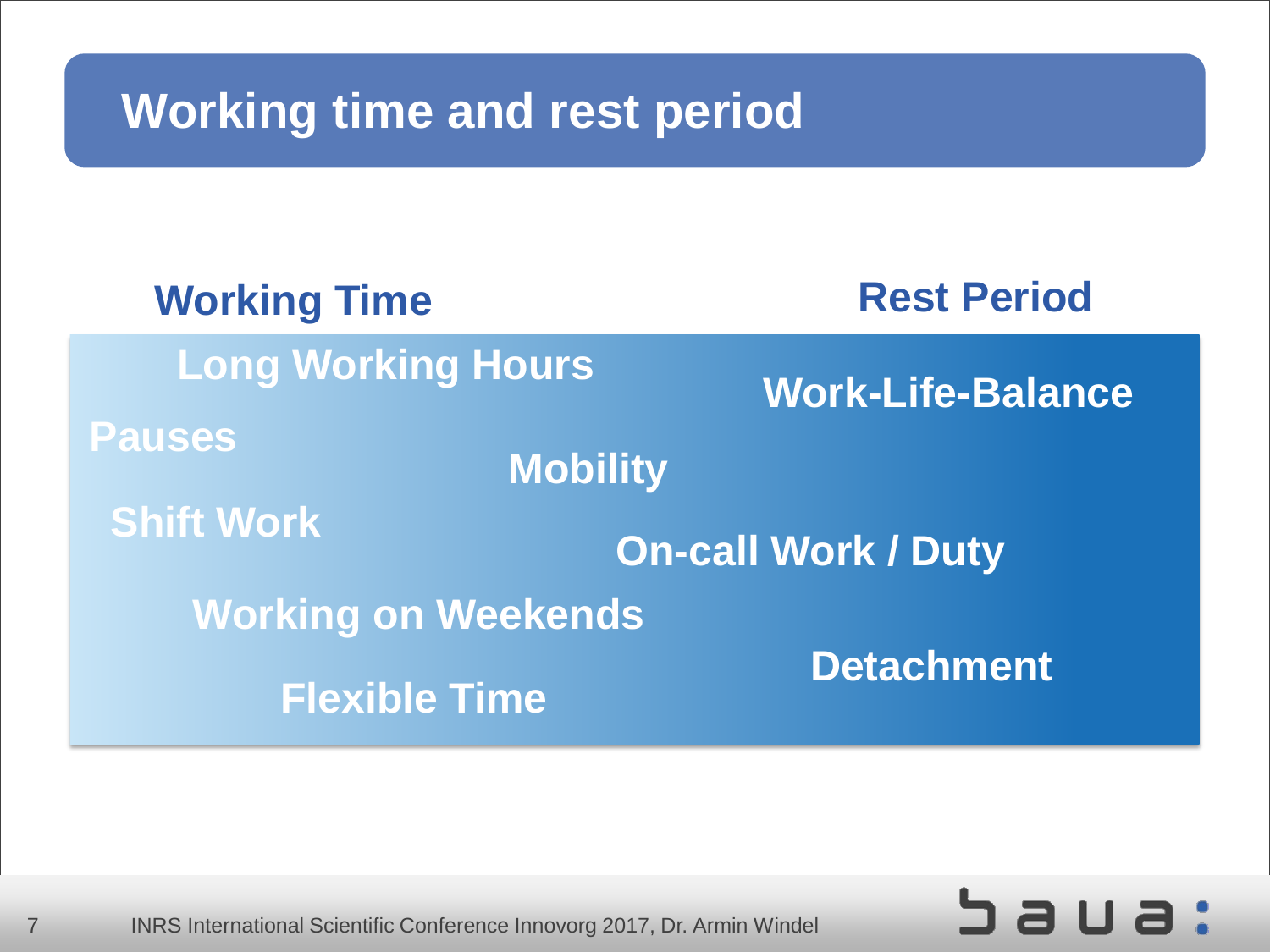#### **Facts and figures: What statistics tell us…**



- 2 of 3 persons work as well saturdays
- About one quarter of the interviewees disclaim regular pauses (due to working issues)
- Atypical working times belong to the every day business of employees, however this increased only slightly
- 2 of 5 Personen frequently have problems to combine working and private life.

Source: Stressreport 2012

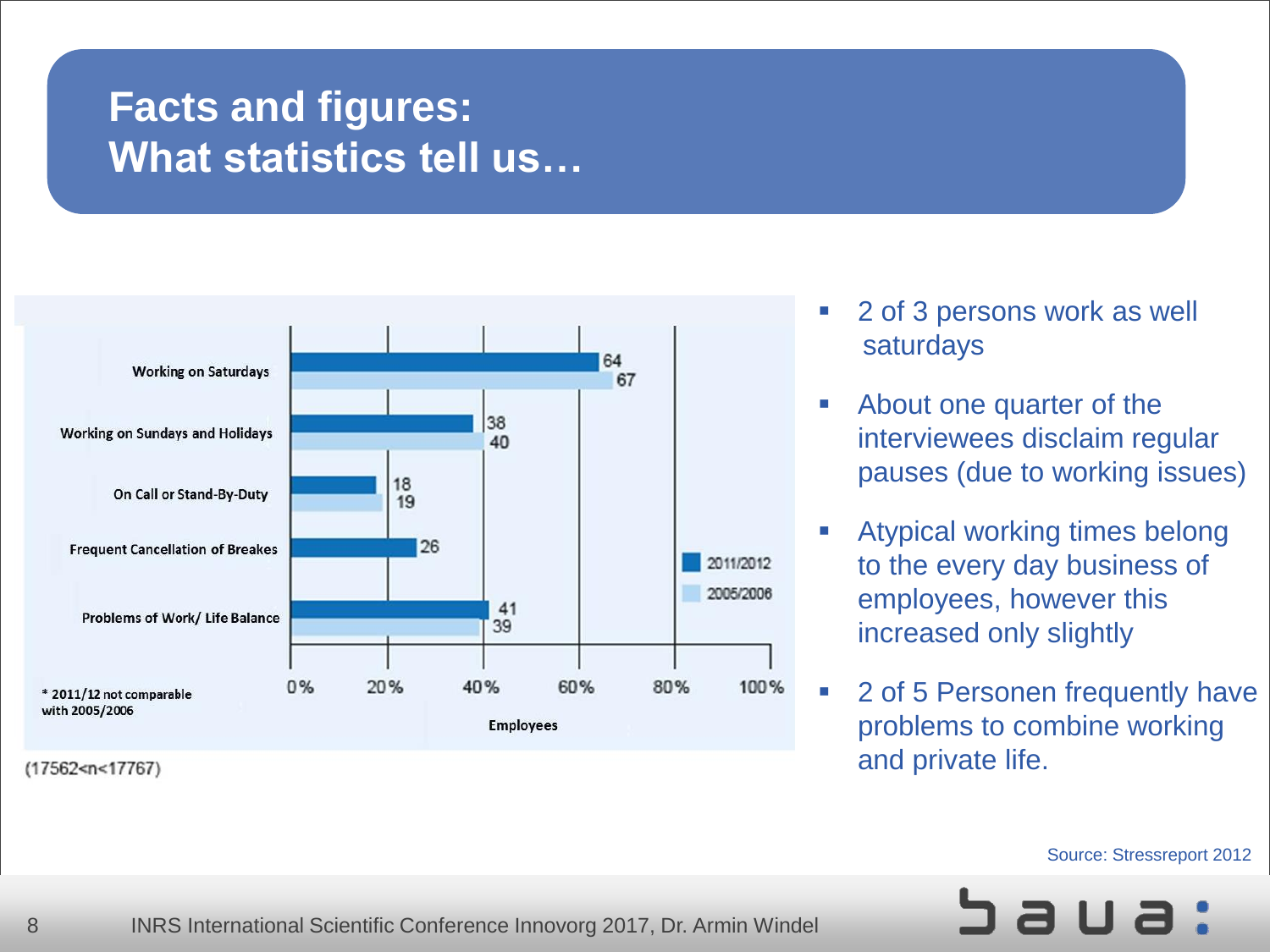#### **To sum up: Working Time and Working Place**

- Working in the digital word contributes to further increase the transition to flexible working hours and places. At the same time also the intensification of work further increases.
- An increase in longer and more flexible working times, mobility requirements and prolonged availability is expected.
- At the same time it is observed that pauses are dispensed in case of high working intensity.
- Detachment as well as work-life balance are getting more and more complicated due to these developments.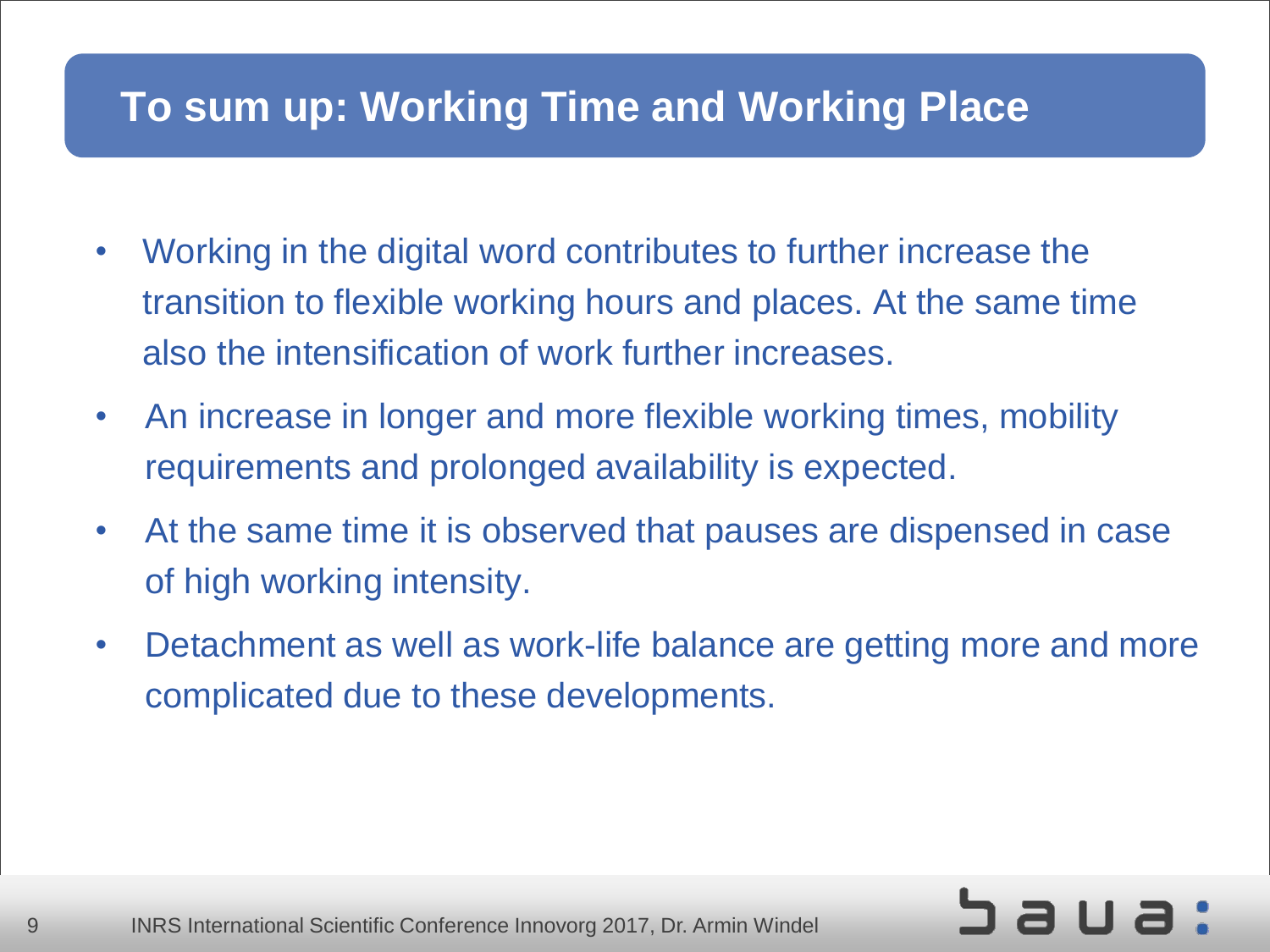In our project "Mental Health in the World of Work" we analyzed the effects of working time on mental health:

- A good design of working time is linked up with better mental health
- Further links arise from recreation within as well as beyond working time
- Scheduling, controlling and predicting requirements of work becomes more and more imporant
- Generally significant links to other working condition factors exist. Especially to the factors work intensity, work tasks and leadership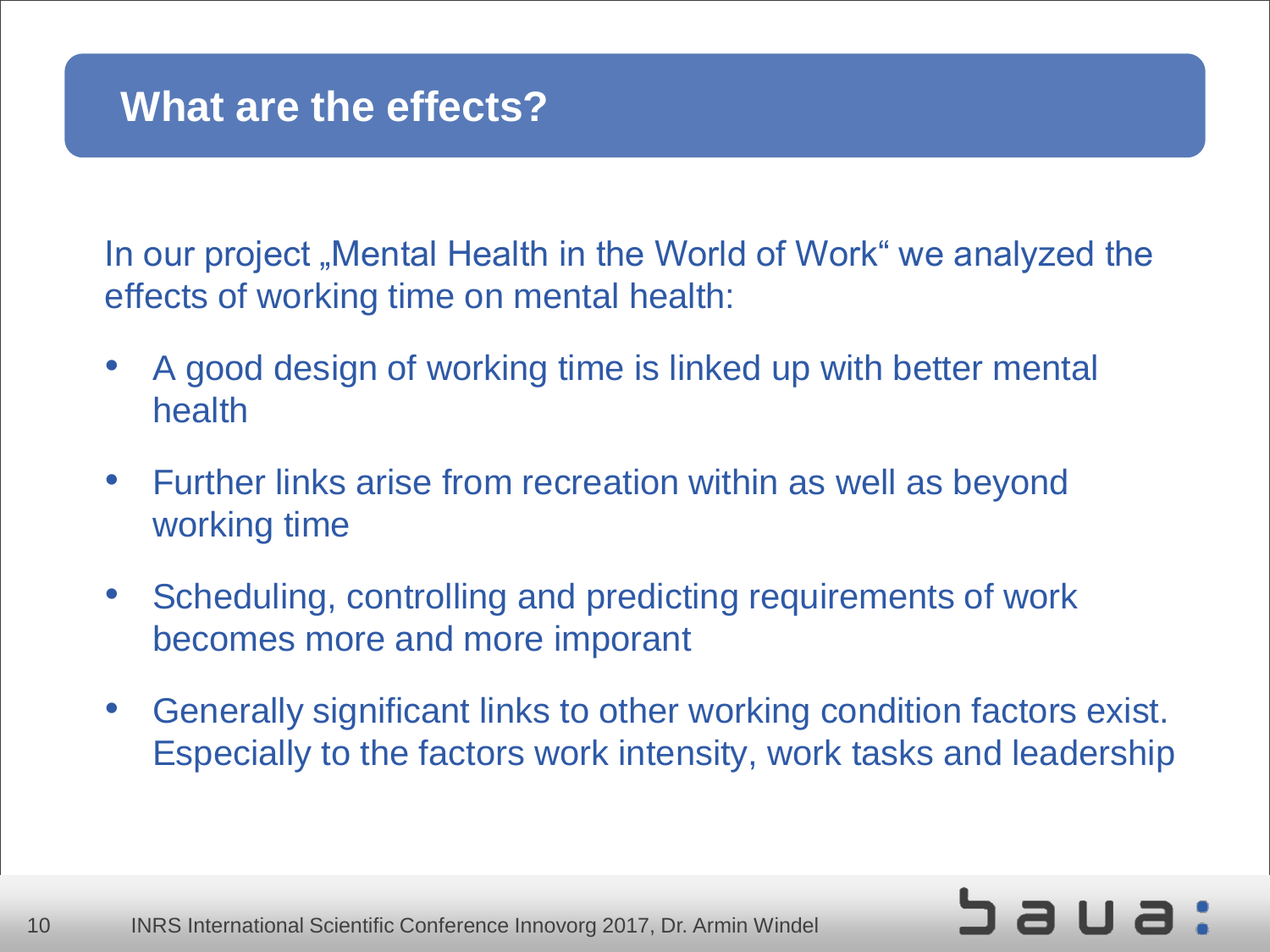#### **Theses: Working in the Digital World comes along with…**

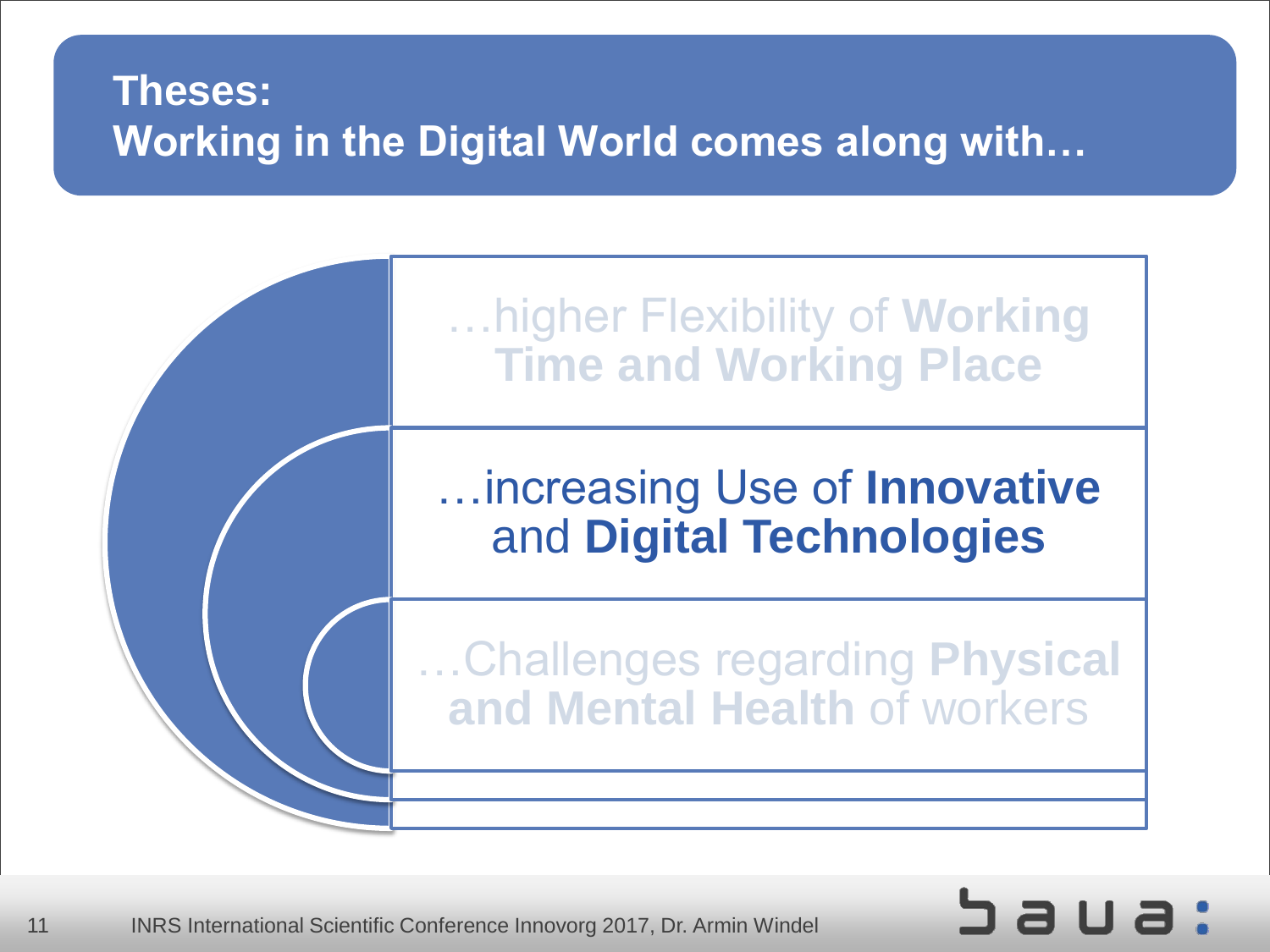#### **Research in the context of Ambient Intelligence and Industry 4.0**



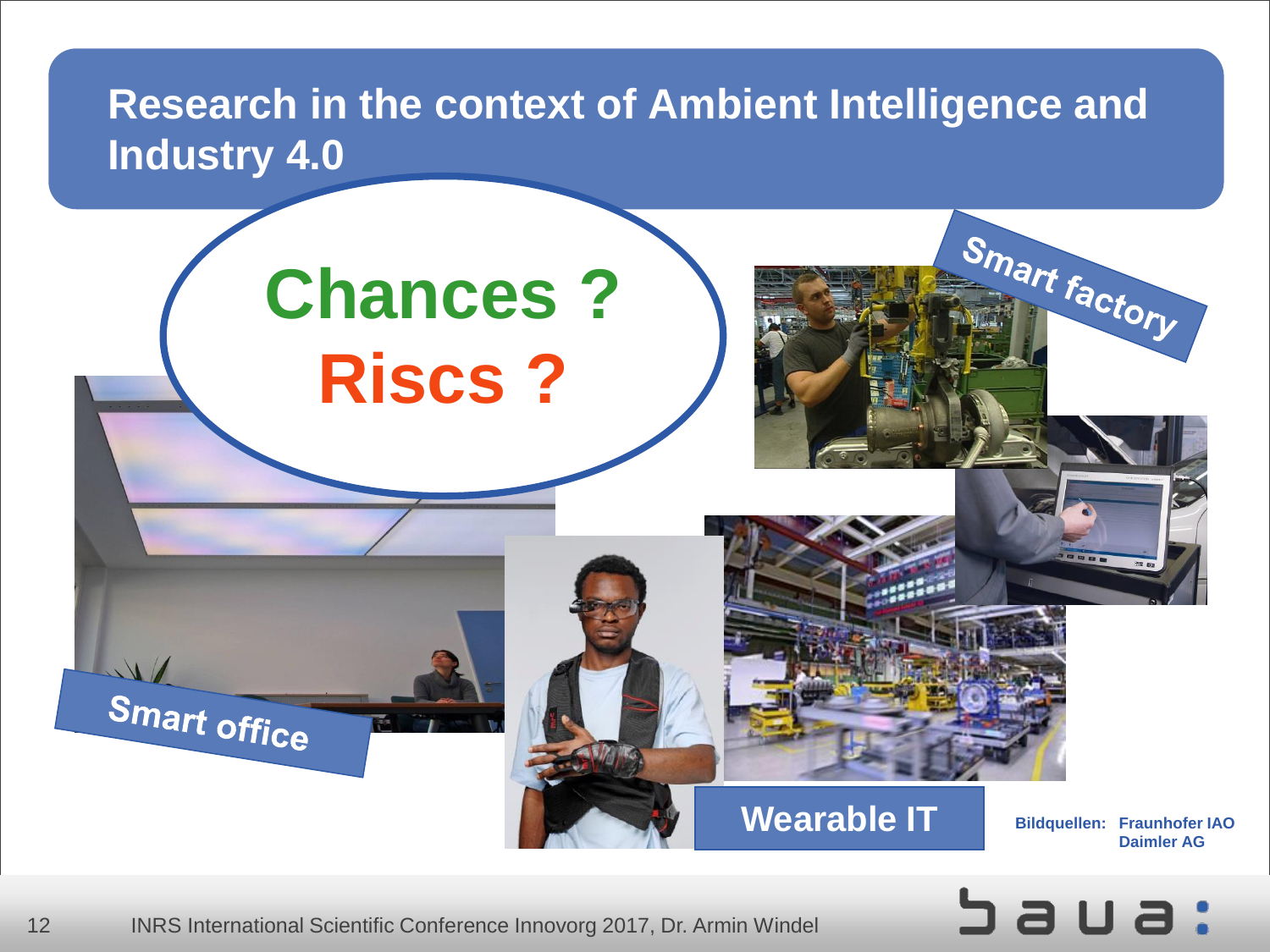### **Working in the Digital World means…**

- …working with machines and equipment provided with Information- and Communication Technology (ICT)
	- to communicate with each other and the environment (-> Internet of Things, Ambient Intelligence; Ubiquitous Computing)
	- configure itself and save information
	- are decentrally organised by themselves

BASIS: RFID, sensors and actors with intelligent components

- Multimodal human-machine-interface (touchdisplay; voice and gesture control)
- Merging of real (physical) and virtual world (Cyber): Cyber-Physical Systems (CPS)



It is important to recognize that the aim is to optimize the work system and not to reduce stress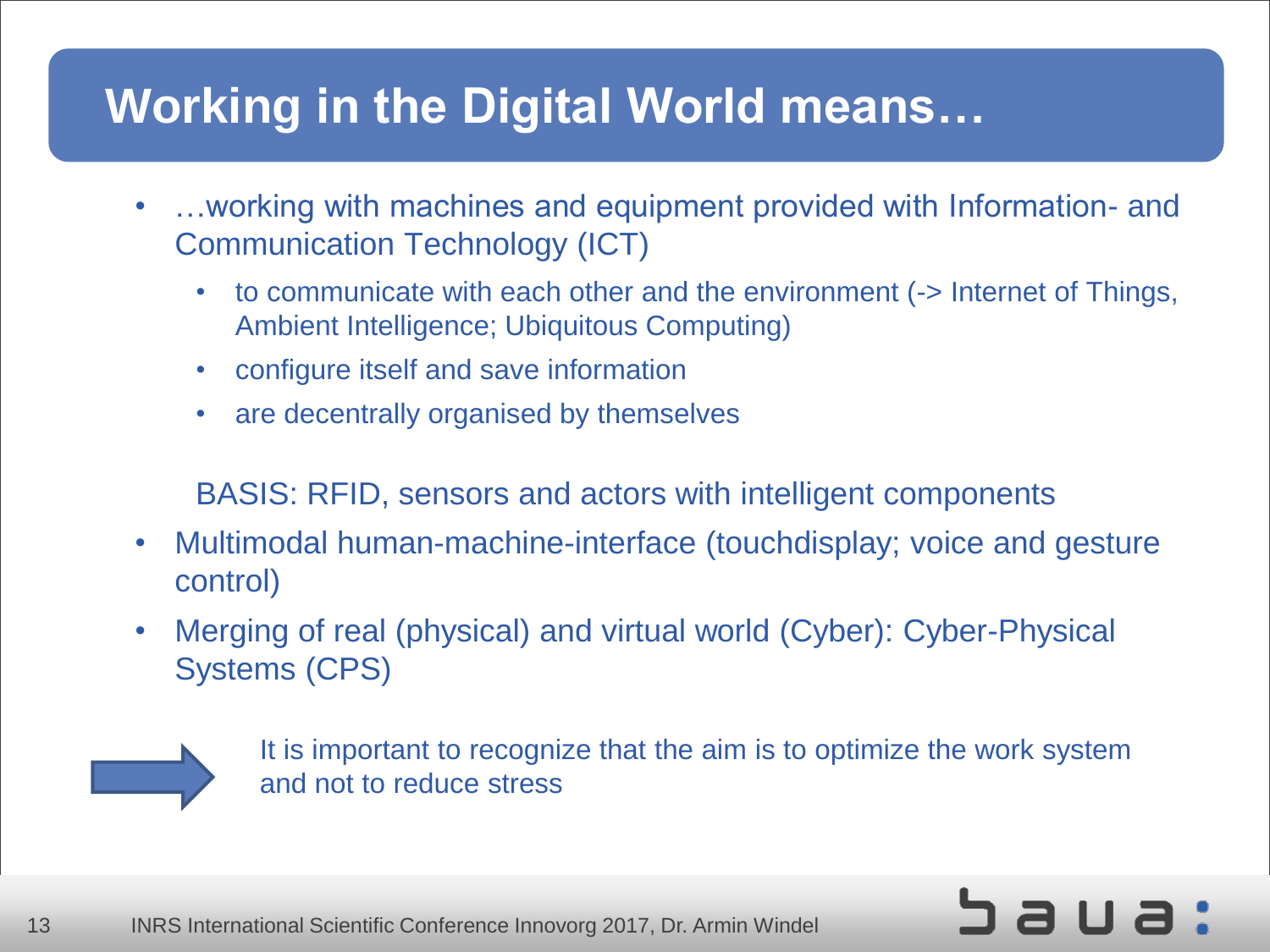#### **Theses: Working in the Digital World comes along with…**

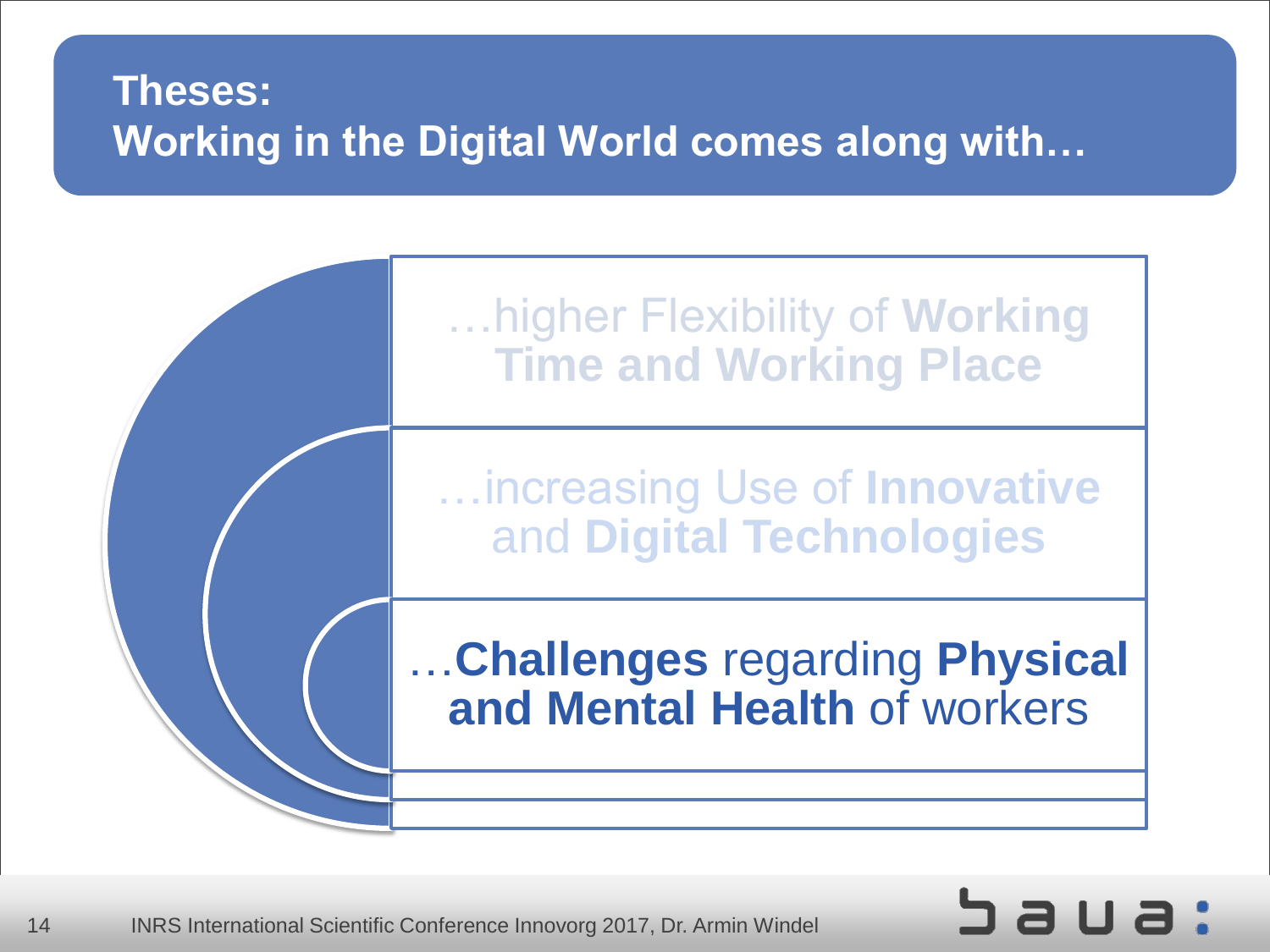#### **Facts and figures: What statistics tell us…**

Strong pressure on time and performance **Permanent recurring** working processes Confrontation with new working tasks To improve procedures:  $\overline{24}$ testing new issues Disturbances/ Interruptions Specific quantity/ Performance / 26 **Specified Time**  $6^{10}$ Requirement of things which are not able or not known how to be done To look after various tasks at the same time 20 Little mistakes / huge financial loss 15 21 Working at power limit 14 Work which has to be done quickly 0% 20%



- Differences in reorganised and nonorganised enterprises are particulary obvious regarding "strong pressure on time and perfomance ";
- "Disturbances/ Interruptions" as well as, to look after various tasks at the same time".

Source: Stressreport 2012



BIBB-BAuA-Workforce Survey 2011/2012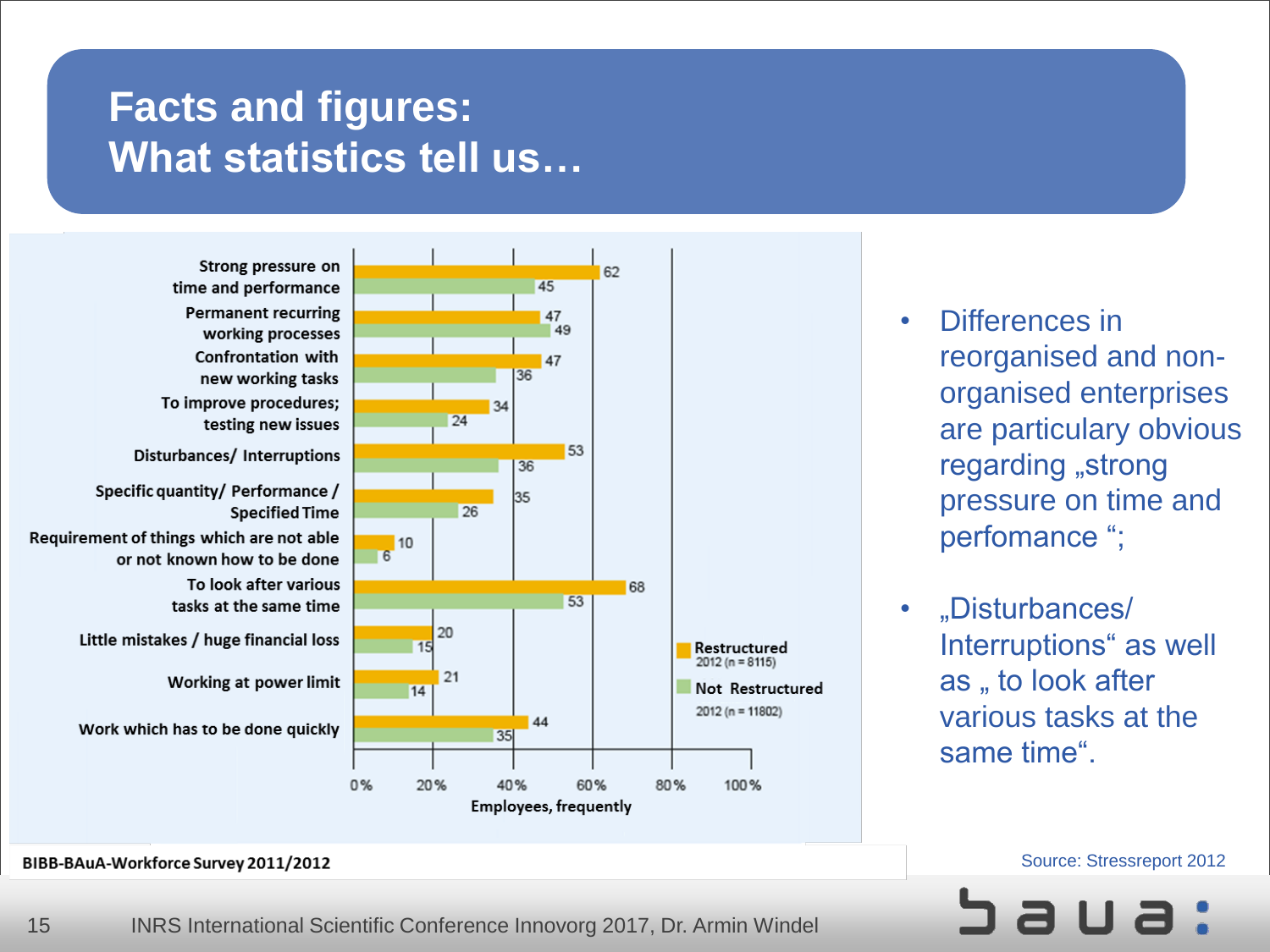#### **Preservation and Promotion of Physical and Mental Health and Capability**

| <b>Key Issues in the Digital World</b>                                   | <b>BAuA's Mission</b>                                                                                    |
|--------------------------------------------------------------------------|----------------------------------------------------------------------------------------------------------|
| $\checkmark$ Possible Reduction of Physical                              | $\checkmark$ Developing Measures to Evaluate                                                             |
| <b>Work Load</b>                                                         | <b>Repetitive Working Processes</b>                                                                      |
| $\checkmark$ Repetitive and Deskilling Work                              | $\checkmark$ To evaluate and to Improve                                                                  |
| $\checkmark$ Increasing Physical Inactivity                              | <b>Measures Aiming at Raising Activity</b>                                                               |
| $\checkmark$ Growing Information Flood                                   | $\checkmark$ To Close the Lack of Knowledge                                                              |
| ← Unpredicted Work Tasks                                                 | how such Working Condition                                                                               |
| $\checkmark$ Working Interruptions,                                      | <b>Factors affect Mental Health</b>                                                                      |
| $\checkmark$ Time Pressure and Pressure to                               | $\checkmark$ Identify effective Ways of Work                                                             |
| Perform                                                                  | <b>Design</b>                                                                                            |
| $\checkmark$ New digital Technologies require<br>new Cognitive Abilities | $\checkmark$ To look for Factors who might<br>influence Cognitive Abilities in a<br><b>Positive Way.</b> |

## sus: